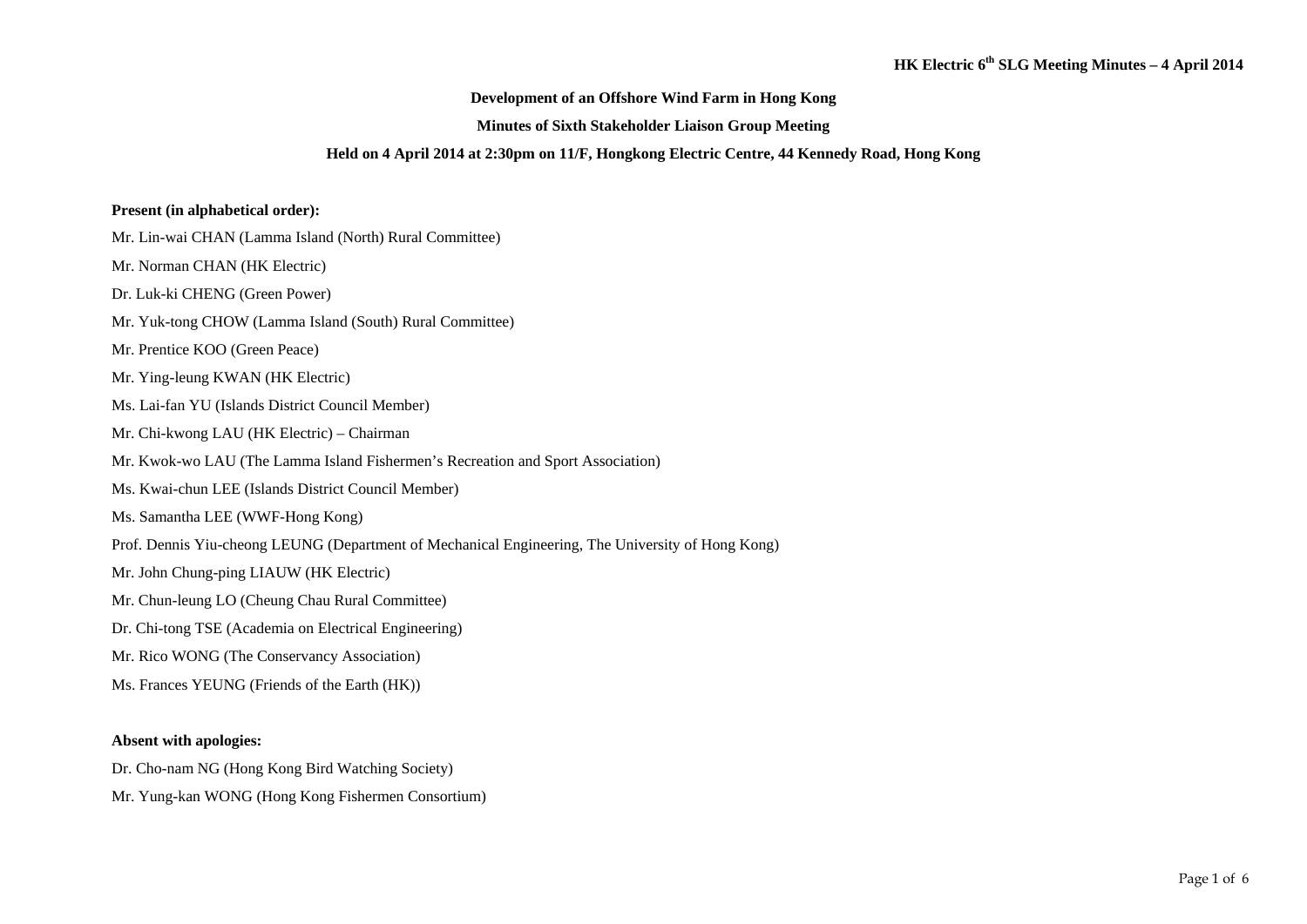| Ref.<br>No.      | <b>Issue/Discussion</b>                                                                                                                                                                                                                                                                                                                                                                                                                                                                                                                                                                                                                                                                                                                                                                            | <b>Follow-up Actions &amp;</b><br><b>Responsibilities</b>                                                                                                     |
|------------------|----------------------------------------------------------------------------------------------------------------------------------------------------------------------------------------------------------------------------------------------------------------------------------------------------------------------------------------------------------------------------------------------------------------------------------------------------------------------------------------------------------------------------------------------------------------------------------------------------------------------------------------------------------------------------------------------------------------------------------------------------------------------------------------------------|---------------------------------------------------------------------------------------------------------------------------------------------------------------|
| 1.               | The Chairman Mr. C.K. Lau (HK Electric) welcomed all Stakeholder Liaison Group (hereafter referred to as "SLG") members to attend the 6th<br>SLG meeting. As Dr. Alan Leung had stepped down from the SLG upon his resignation from his affiliation effective from 8/10/2013, Ms.<br>Samantha Lee of WWF Hong Kong had accepted our invitation to join this SLG as replacement.<br>The Chairman briefly went through the agenda and introduced the updated SLG membership list at the meeting.                                                                                                                                                                                                                                                                                                     | Meeting minutes to be<br>circulated among all SLG<br>members for agreement and<br>posted onto HK Electric's<br>website within one month after<br>SLG meeting. |
| 2.               | The Chairman invited Mr. Y.L. Kwan (HK Electric) to present the background and progress of the offshore wind farm project, followed by a<br>report on the wind monitoring campaign.                                                                                                                                                                                                                                                                                                                                                                                                                                                                                                                                                                                                                |                                                                                                                                                               |
| 3.               | Mr. Kwan briefly introduced the project background and the basic information as well as the progress of the proposed offshore wind farm project.<br>Regarding the project progress, Mr. Kwan reported that the first year of wind monitoring campaign was completed in February 2013 and a Project<br>Feasibility Study Report was submitted to the Environment Bureau in April 2013 seeking for government approval of this offshore wind farm<br>project. The gazette for ground investigation work was authorized under Section 7 of the Foreshore & Seabed (Reclamation) Ordinance in end<br>2013. Meanwhile, discussion with the Buildings Department on the preliminary concepts and design criteria for the offshore wind turbine<br>foundation had already commenced.                      |                                                                                                                                                               |
| $\overline{4}$ . | Mr. Kwan continued to recap the wind data collection work and reported findings of the Project Feasibility Study Report. Mr. Kwan stated that<br>operation of the wind monitoring station was currently in continuation for the purpose of capturing additional information for optimization of the<br>wind farm design.                                                                                                                                                                                                                                                                                                                                                                                                                                                                           |                                                                                                                                                               |
| 5.               | The Chairman invited members for questions concerning the project.                                                                                                                                                                                                                                                                                                                                                                                                                                                                                                                                                                                                                                                                                                                                 |                                                                                                                                                               |
| 6.               | A SLG member enquired the cut off wind speed of the wind turbine and asked whether wind data exceeding this cut off value had been included<br>to assess the average wind speed at the wind farm site.<br>HK Electric replied that the cut off wind speed for most wind turbines was about 25 m/s and the turbines would be shut down when the cut-off<br>wind speed was reached. HK Electric further stated that wind resource data exceeding 25 m/s had already been screened out in the course of<br>predicting the wind farm annual energy production given the fact that wind speed beyond this value would not produce any energy output. HK<br>Electric confirmed that the long term wind resources measured at the proposed offshore wind farm site was higher than that in Waglan Island. | $-$                                                                                                                                                           |
| 7.               | A SLG member enquired whether operation of the offshore wind farm would impose noise impact to the surrounding environment.                                                                                                                                                                                                                                                                                                                                                                                                                                                                                                                                                                                                                                                                        |                                                                                                                                                               |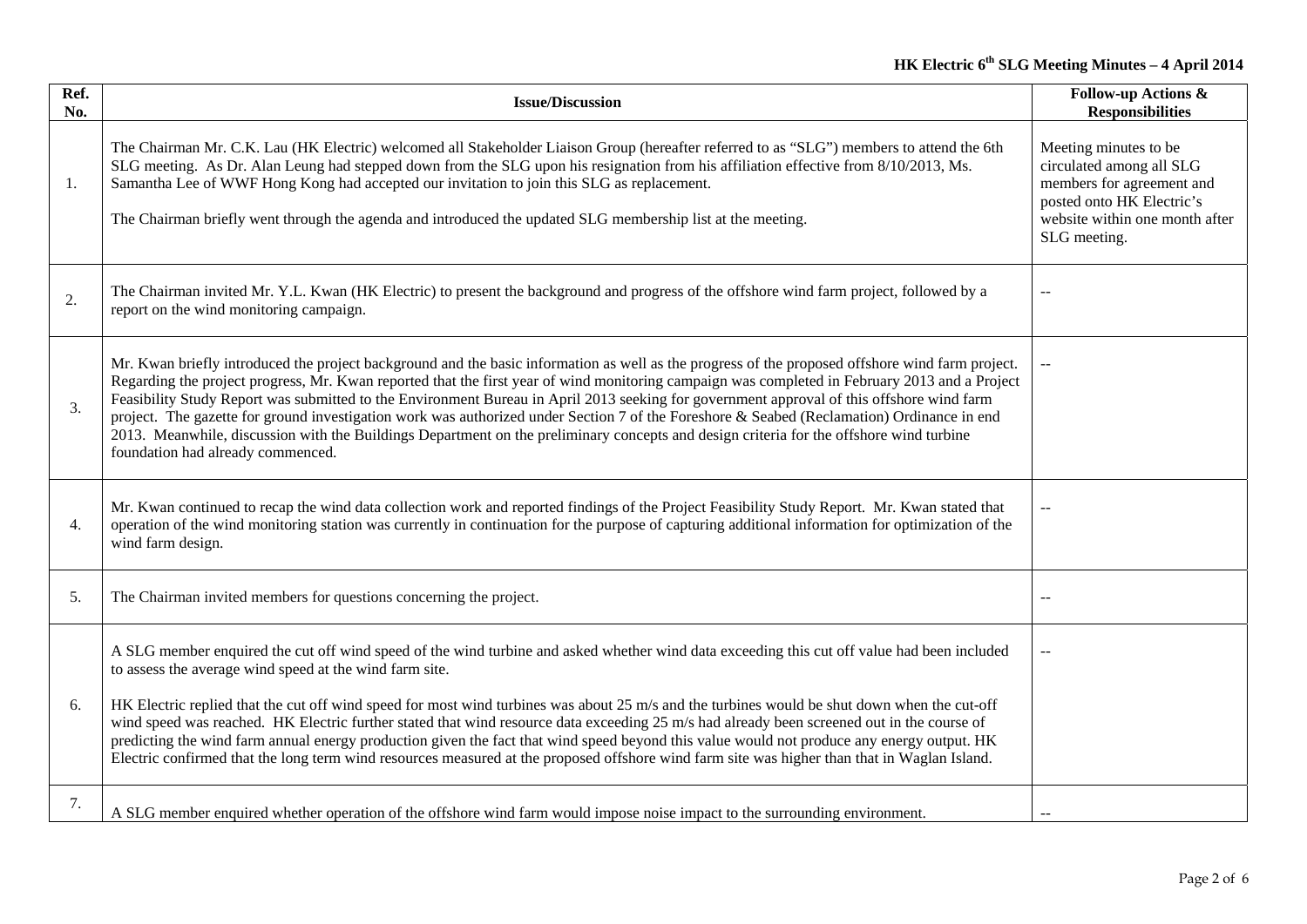| Ref.<br>No. | <b>Issue/Discussion</b>                                                                                                                                                                                                                                                                                                                                                                                                                                                                                                                                                                                                                                                                                                                                                                                                                                                                                                                                                                                                                                                                                                                                                                                                                                        | <b>Follow-up Actions &amp;</b><br><b>Responsibilities</b> |
|-------------|----------------------------------------------------------------------------------------------------------------------------------------------------------------------------------------------------------------------------------------------------------------------------------------------------------------------------------------------------------------------------------------------------------------------------------------------------------------------------------------------------------------------------------------------------------------------------------------------------------------------------------------------------------------------------------------------------------------------------------------------------------------------------------------------------------------------------------------------------------------------------------------------------------------------------------------------------------------------------------------------------------------------------------------------------------------------------------------------------------------------------------------------------------------------------------------------------------------------------------------------------------------|-----------------------------------------------------------|
|             | HK Electric replied that noise impact had already been assessed in the project EIA. The approved EIA report had also confirmed that noise impact<br>would be very low and would not cause any negative impact to the surrounding residents and the marine mammals.                                                                                                                                                                                                                                                                                                                                                                                                                                                                                                                                                                                                                                                                                                                                                                                                                                                                                                                                                                                             |                                                           |
| 8.          | A SLG member enquired how the offshore wind farm could enhance bio-diversity at the surrounding waters.<br>HK Electric replied that different profiles and types of artificial reefs would be deployed both in the voluntary no-take zones (i.e. within 50m<br>boundary from the wind turbines) and in other fishable zones within the offshore wind farm area as agreed in the $2nd$ Fisheries Review &<br>Consultation Committee (FRCC) Meeting. In addition, quarry rocks placed around every turbine monopile acting as scour protection would also<br>provide a new habitat for the marine species. Based on findings of the dive surveys along the rock berms deployed for HK Electric's existing<br>submarine gas pipeline, there was in general an increase in both species and numbers of fish counts as well as other marine ecological resources<br>along the rock berms. Besides, the rock berms were colonized by marine organisms including different species of groupers, reef fishes, soft<br>corals, crabs and lobsters. In this regard, it was believed that the scour protection and the artificial reefs to be deployed within the offshore wind<br>farm area would have a positive impact to the bio-diversity at the surrounding waters. |                                                           |
| 9.          | The SLG member continued to enquire the time it might take to enhance the bio-diversity after deployment of the scour protection as well as the<br>artificial reefs and whether there was fishery management plan agreed with the fishermen.<br>HK Electric stated that it might take about 1 year to nurture the marine ecological resources upon deployment of the artificial reefs. Regarding the<br>fishery management plan within the offshore wind farm area, fishery operations would be allowed within the offshore wind farm area except for<br>the 50m no-take zone around each wind turbine. The arrangement to establish a no-take zone within the 50m area around each wind turbine had<br>been discussed and agreed by the fishermen groups at the FRCC Meetings.                                                                                                                                                                                                                                                                                                                                                                                                                                                                                |                                                           |
| 10.         | The SLG member further enquired whether an enhancement plan was in place for further development of the artificial reefs.<br>HK Electric replied that additional enhancement features would be added. This enhancement design would be implemented as an experimental<br>trial around one or two monopiles with the placement of frond mats and low-relief artificial reef structures within the no-take zone around the<br>monopiles in the shallowest waters at the northwest corner of the offshore wind farm. HK Electric added that a monitoring programme would be<br>implemented to evaluate the initial effectiveness of the artificial reef deployment. Details of the monitoring programme would be incorporated in<br>the Fisheries Enhancement Plan for submission to EPD/AFCD under the requirements of the Environmental Permit.                                                                                                                                                                                                                                                                                                                                                                                                                 |                                                           |
| 11.         | Another SLG member complemented that according to his understanding from the fishermen, the fishermen had agreed that the proposed<br>arrangement could lead to enhancement of fisheries resources at the no-take zone while at the same time providing beneficial effects to the fishery<br>community by allowing them to operate fishing within the fishable zone.                                                                                                                                                                                                                                                                                                                                                                                                                                                                                                                                                                                                                                                                                                                                                                                                                                                                                           |                                                           |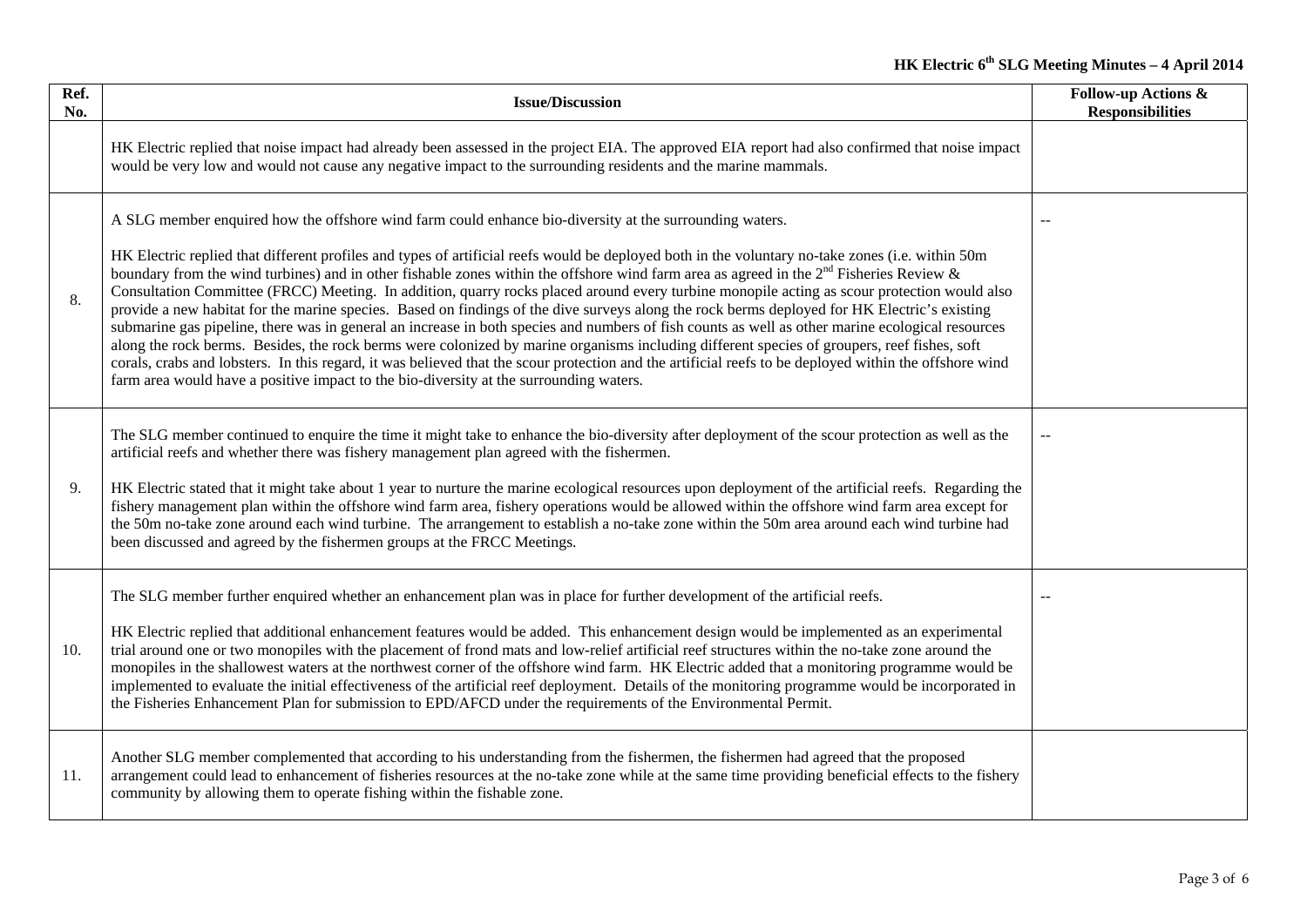| Ref.<br>No. | <b>Issue/Discussion</b>                                                                                                                                                                                                                                                                                                                                                                                                                                                                                                                                                                                                                                                                                                                                                                                                                                                                                                                                                                 | <b>Follow-up Actions &amp;</b><br><b>Responsibilities</b> |
|-------------|-----------------------------------------------------------------------------------------------------------------------------------------------------------------------------------------------------------------------------------------------------------------------------------------------------------------------------------------------------------------------------------------------------------------------------------------------------------------------------------------------------------------------------------------------------------------------------------------------------------------------------------------------------------------------------------------------------------------------------------------------------------------------------------------------------------------------------------------------------------------------------------------------------------------------------------------------------------------------------------------|-----------------------------------------------------------|
| 12.         | A SLG member enquired whether the wind direction measured at the wind farm site was stable as compared with the historical data. Another<br>SLG member enquired whether there was an upward or downward trend of wind speed at the wind farm site for the recent years.<br>HK Electric advised that the long term wind direction at the offshore wind farm site had remained stable over the years which were mainly within<br>the range from east-northeasterly to easterly. This was similar to the historical wind direction data measured at Waglan Island. HK Electric<br>further stated that long term wind profile had been taken into consideration in the wind farm array design. With regard to the wind speed trend,<br>HK Electric replied that the wind speeds for the past twenty years were considered stable without noticeable upward or downward trends.                                                                                                              |                                                           |
| 13.         | A SLG member enquired and HK Electric replied that around 10 expertise positions including technical and managerial staff would be required<br>for the wind farm operation according to the experience from overseas offshore wind farms.                                                                                                                                                                                                                                                                                                                                                                                                                                                                                                                                                                                                                                                                                                                                               |                                                           |
| 14.         | A SLG member expressed concern over marine safety as well as livelihood of the fishermen and reiterated the importance in opening up of the<br>offshore wind farm waters for fishing operations.<br>HK Electric advised that the proposed offshore wind farm site was located away from the marine channels. A marine traffic impact assessment<br>had already been completed which concluded that the offshore wind farm would pose a low impact to the adjacent marine traffic. HK Electric<br>further reassured that fishery operation could be carried out within the offshore wind farm area except for the 50m no-take zone around each wind<br>turbine in view of the safety concern.                                                                                                                                                                                                                                                                                            |                                                           |
| 15.         | A SLG member stated that the fishermen would support the project taking consideration of the fishery resources enhancement after deployment of<br>the artificial reefs. The SLG member further enquired the tariff impact for developing this offshore wind farm project.<br>HK Electric replied that the electricity generated by the offshore wind farm only accounted 1-2% of the total electricity generation and it was<br>anticipated the overall impact on electricity tariff would be insignificant. As such, it was worthwhile to develop this project in particular taking<br>consideration of its social and economic benefits the project could bring along as a whole. HK Electric further reminded that the target for<br>Guangdong region was to develop 1-2% of its electricity generation from wind and it was justified to proceed with this project to demonstrate<br>Hong Kong's effort and contribution towards development of renewable energy within the region. |                                                           |
| 16.         | A SLG member recapped the discussion at the previous SLG meeting that construction of the offshore wind farm would commence in 2014 and<br>enquired the latest project programme and the implementation schedule of the baseline surveys.<br>HK Electric advised that the offshore wind farm could be put into operation 4 years after receiving Government's approval. Baseline surveys<br>would be carried out at least 12 months prior to commencement of construction of the project. As the date for Government's approval of this<br>project had not been fixed at this stage, HK Electric encouraged all SLG members to show their support of this project to the Government in order<br>to warrant early implementation of the project.                                                                                                                                                                                                                                         |                                                           |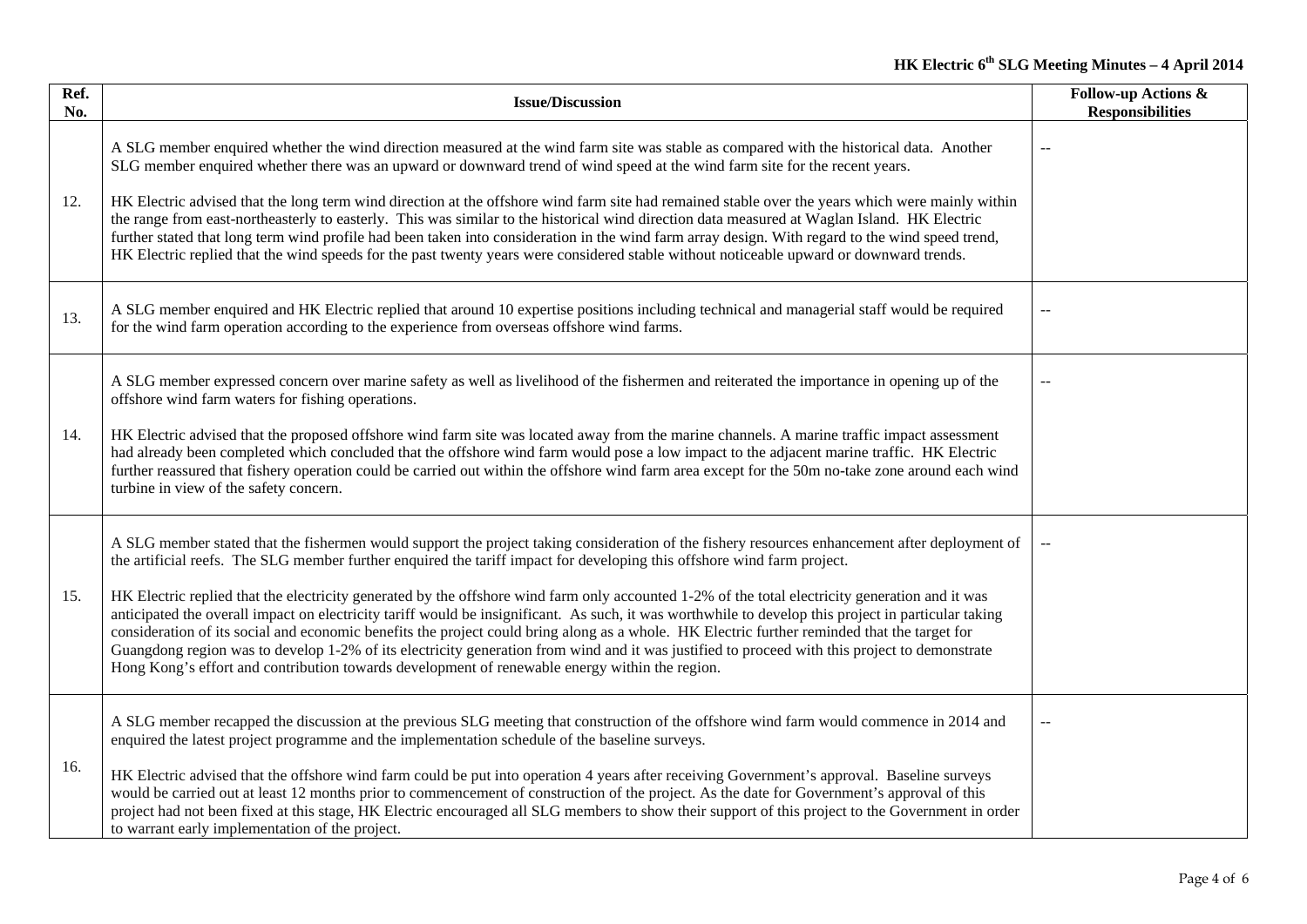| Ref.<br>No. | <b>Issue/Discussion</b>                                                                                                                                                                                                                                                                                                                                                                                                                                                                                                                                                                                                                                                                                                                                                                                                                                                                                                                                               | <b>Follow-up Actions &amp;</b><br><b>Responsibilities</b> |
|-------------|-----------------------------------------------------------------------------------------------------------------------------------------------------------------------------------------------------------------------------------------------------------------------------------------------------------------------------------------------------------------------------------------------------------------------------------------------------------------------------------------------------------------------------------------------------------------------------------------------------------------------------------------------------------------------------------------------------------------------------------------------------------------------------------------------------------------------------------------------------------------------------------------------------------------------------------------------------------------------|-----------------------------------------------------------|
|             | In reply to the SLG member's further enquiry on the project cost, HK Electric replied that it would depend on various factors including the<br>country of origin for the wind turbine machine and availability of the erection barge in the region, etc. which had yet to be finalized. By making<br>reference to the ball park estimation for offshore wind farm development in Europe and taking consideration of the wind data collected by the<br>wind monitoring campaign and the advancement in technology making the wind turbines more efficient, the proposed offshore wind farm was<br>expected to generate electricity in a cost effective manner. HK Electric stressed that should other cost benefits in terms of the social, economical<br>and health aspects that could have brought to the society by the offshore wind farm be also taken into consideration, the cost effectiveness of the<br>wind farm project would certainly be more attractive. |                                                           |
| 17.         | A SLG member enquired and HK Electric confirmed that there was no carbon trading implemented in Hong Kong.                                                                                                                                                                                                                                                                                                                                                                                                                                                                                                                                                                                                                                                                                                                                                                                                                                                            | ц.                                                        |
| 18.         | A SLG member expressed his view that the offshore wind farm could promote renewable energy in Hong Kong and improve the local<br>environment in particular the air quality, and as such he was in full support of the project despite an impact to the tariff. In addition, the SLG<br>member considered that the deployment of the artificial reefs within the wind farm area might not be the best option, and suggested the AFCD<br>should establish relevant policy for enhancement of the fishery resources in Hong Kong as a whole.                                                                                                                                                                                                                                                                                                                                                                                                                             | ц.                                                        |
| 19.         | A SLG member enquired and HK Electric replied that the offshore wind farm would generate electricity without consuming any fuel and its tariff<br>would not be affected by fluctuation of natural gas prices.<br>HK Electric further added that despite of the economic competitiveness of the project, local development of offshore wind farm could also<br>demonstrate Hong Kong's social responsibility in sustainable development. China itself is pushing strongly in developing more wind energy in<br>particular in the Pearl River Delta region to help alleviate air pollution problem in the southern China. Hong Kong as a core member of the Pearl<br>River Delta should also bear a responsibility to contribute towards this sustainable goal.                                                                                                                                                                                                         |                                                           |
| 20.         | A SLG member advised that the wind energy generated could only account 1-2% of the total electricity generation which was not significant in<br>the overall energy portfolio. The SLG member noted that the focus of the consultation document was on importing grid power or increasing the<br>local gas fired generation rather than establishing a local renewable energy portfolio.<br>HK Electric concurred with the member's comment and solicited the support from all SLG members to reflect their views by actively responding<br>to the "Future Fuel Mix for Electricity Generation Consultation Document" on supporting offshore wind farm development in Hong Kong.                                                                                                                                                                                                                                                                                       |                                                           |
| 21.         | A SLG member enquired and HK Electric confirmed the design life of the wind turbine was about 25 years.                                                                                                                                                                                                                                                                                                                                                                                                                                                                                                                                                                                                                                                                                                                                                                                                                                                               |                                                           |